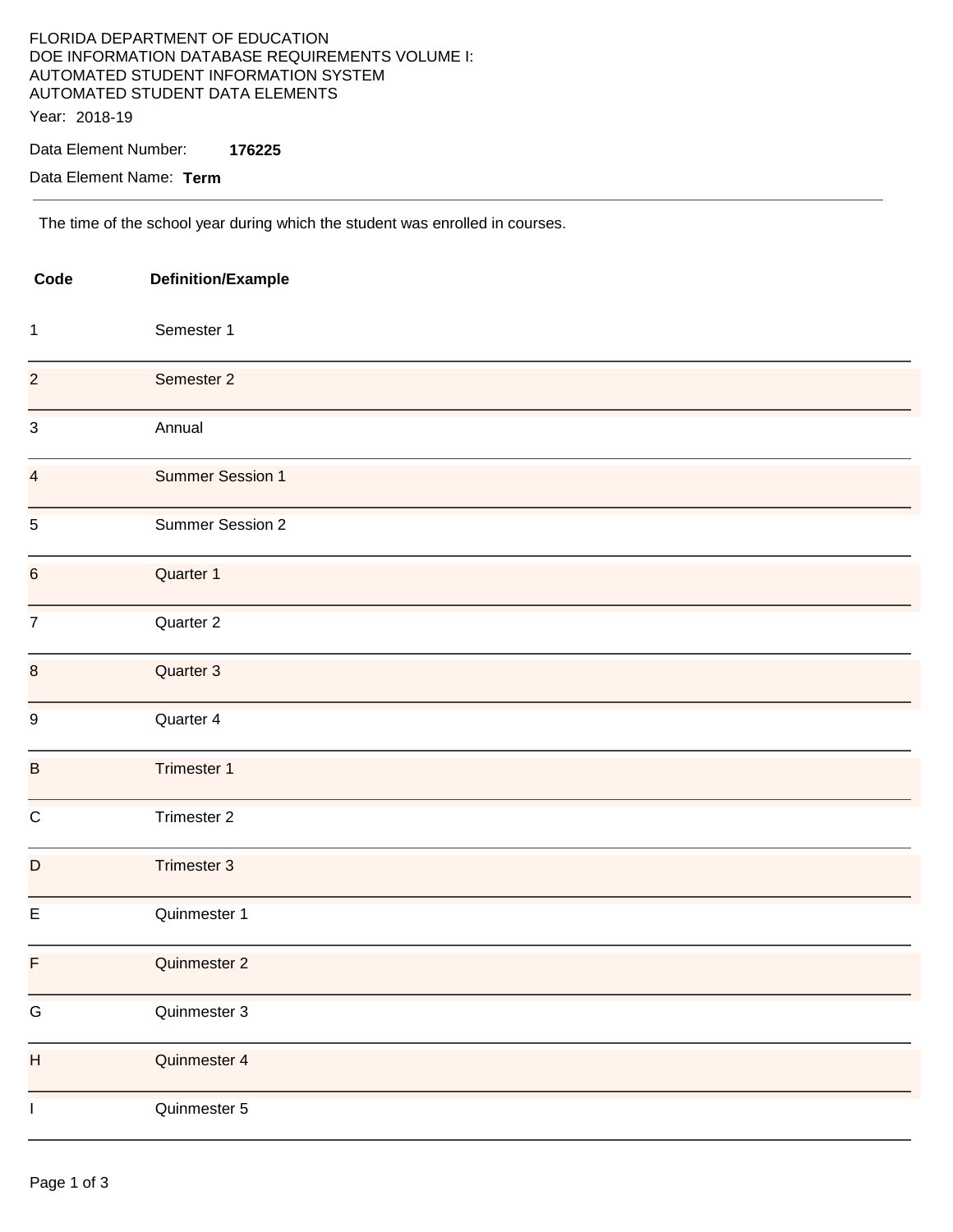| Data Element Number:<br>176225 |                                |  |  |
|--------------------------------|--------------------------------|--|--|
| Data Element Name: Term        |                                |  |  |
| J                              | Six weeks 1                    |  |  |
| K                              | Six weeks 2                    |  |  |
| L                              | Six weeks 3                    |  |  |
| M                              | Six weeks 4                    |  |  |
| N                              | Six weeks 5                    |  |  |
| O                              | Six weeks 6                    |  |  |
| S                              | <b>Combined Summer Session</b> |  |  |
| $\mathsf{T}^{\star}$           | Intersession 1                 |  |  |
| $U^*$                          | Intersession 2                 |  |  |
| $V^*$                          | Intersession 3                 |  |  |
| W*                             | Intersession 4                 |  |  |
| $X^*$                          | Intersession 5                 |  |  |
| $Y^{\star\star}$               | <b>Year of Nonenrollment</b>   |  |  |
| Z                              | Not Applicable                 |  |  |

\*Intersessions are to be used only for year-round school recordkeeping.

\*\*Code Y is to be used only for reporting students who have withdrawn between school years.

| Length:                 |              |
|-------------------------|--------------|
| Data Type:              | Alphanumeric |
| Year Implemented:       | 9192         |
| State Standard:         | N٥           |
| Use Types:              |              |
| State Reporting:        | Yes          |
| Local Accountability:   | Yes          |
| <b>FASTER:</b>          | Yes          |
| Migrant Tracking:       | Yes          |
| <b>Required Grades:</b> | PK-12        |